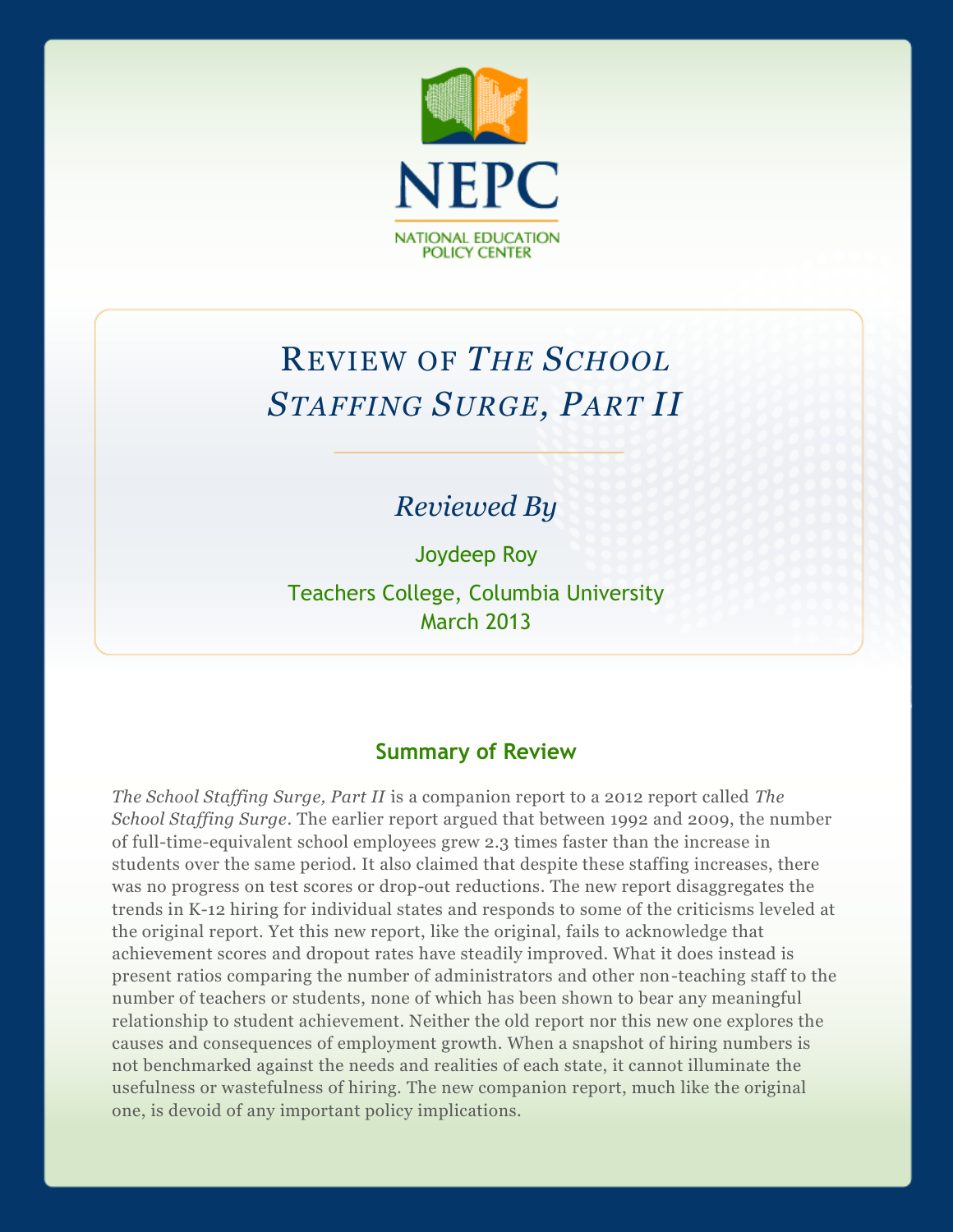**Kevin Welner** *Project Director* **William Mathis** *Managing Director* **Erik Gunn** *Managing Editor*

**National Education Policy Center**

**School of Education, University of Colorado Boulder, CO 80309-0249 Telephone: (802) 383-0058**

**Email: NEPC@colorado.edu http://nepc.colorado.edu**

**Publishing Director: Alex Molnar**



This is one of a series of Think Twice think tank reviews made possible in part by funding from the Great Lakes Center for Education Research and Practice. It is also available at http://greatlakescenter.org.

*This material is provided free of cost to NEPC's readers, who may make non-commercial use of the material as long as NEPC and its author(s) are credited as the source. For inquiries about commercial use, please contact NEPC at nepc@colorado.edu.*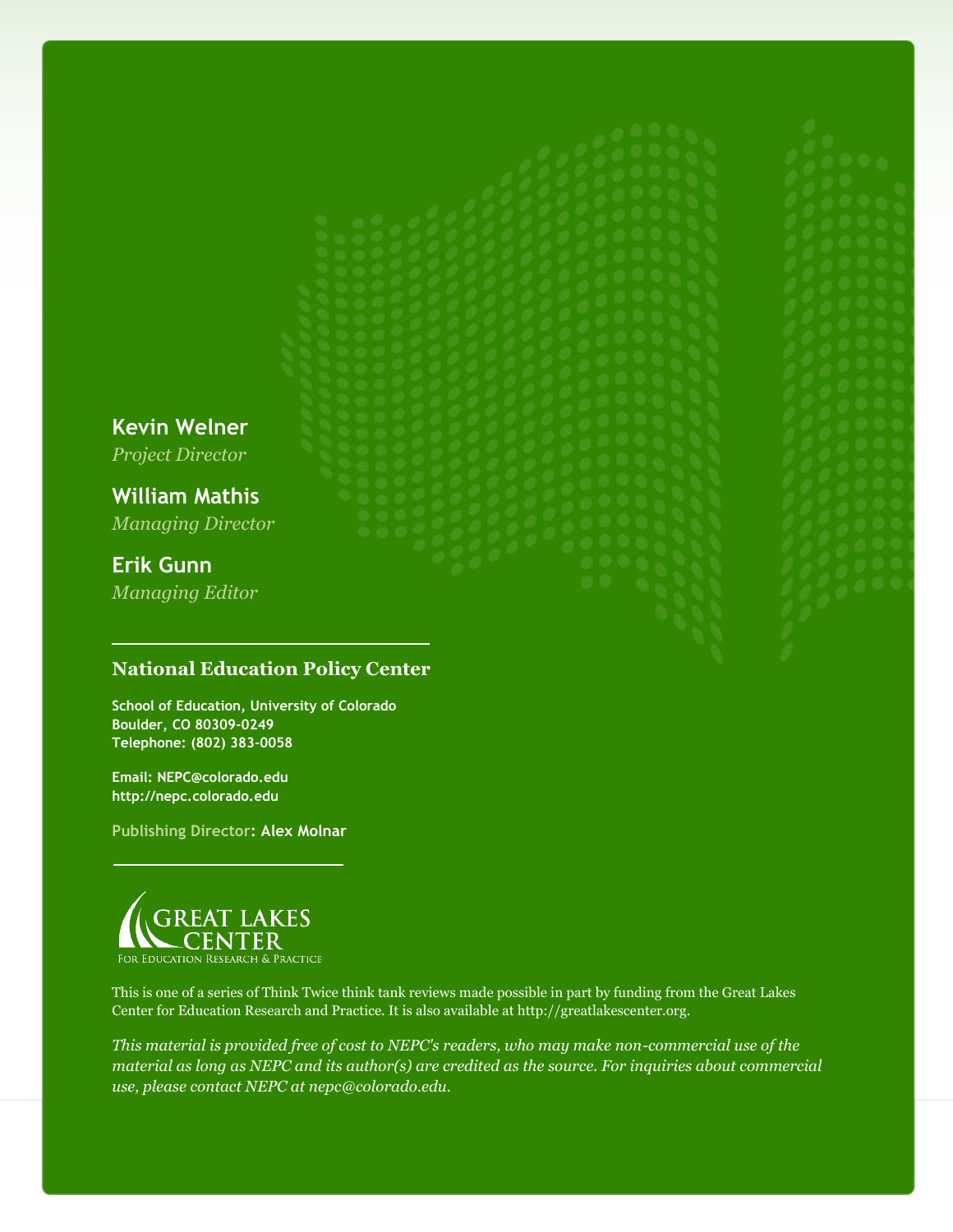## REVIEW OF *THE SCHOOL STAFFING SURGE, PART II*

*Joydeep Roy, Teachers College, Columbia University*

## **I. Introduction**

A 2012 report, *The School Staffing Surge: Decades of Employment Growth in America's*  Public Schools,<sup>1</sup> authored by Benjamin Scafidi and published by The Friedman Foundation for Educational Choice, analyzed the growth in public school personnel relative to the increase in students since 1992. It argued that between FY 1992 and FY 2009, the number of K-12 public school students nationwide grew 17%, while the number of full-time school employees increased 39%. Among school personnel, the number of administrators and other non-teaching staff rose at a faster rate compared with that of teachers. In February 2013, a companion report was released, titled, *The School Staffing Surge: Decades of Employment Growth in America's Public Schools, Part II*, <sup>2</sup> and also authored by Benjamin Scafidi and published by The Friedman Foundation. This new report further disaggregates this employment growth by individual states. In addition, it contains a host of new ratios related to the magnitude and cost of this hiring "surge" and also contains a response to criticisms of the 2012 report, including a response to an earlier review by this author, published by the National Education Policy Center.<sup>3</sup>

Understanding spending on K-12 education is useful as part of larger efforts to improve overall national performance and to close achievement gaps. From this perspective, a report that explored the causes and consequences of faster growth of teachers, staff and administrators, examining the variation across states and over time, could have made a significant contribution. The original report, however, simply documented the employment growth, labeled the growth as problematic, and then recommended certain favored policies (i.e., vouchers and school choice). The original report also mistakenly argued that there has not been any measurable student progress in the U.S. over the last few decades.

The new companion report does more of the same: It disaggregates the employment growth by state and highlights different indicators related to how much money might have been saved in hypothetical scenarios where personnel hiring did not go up by as much. None of these indicators have been shown to have any meaningful relationship with student achievement. Finally, the report, like its predecessor, proffers expanded school choice, in the form of more charter schools vouchers for private schools, as a remedy; yet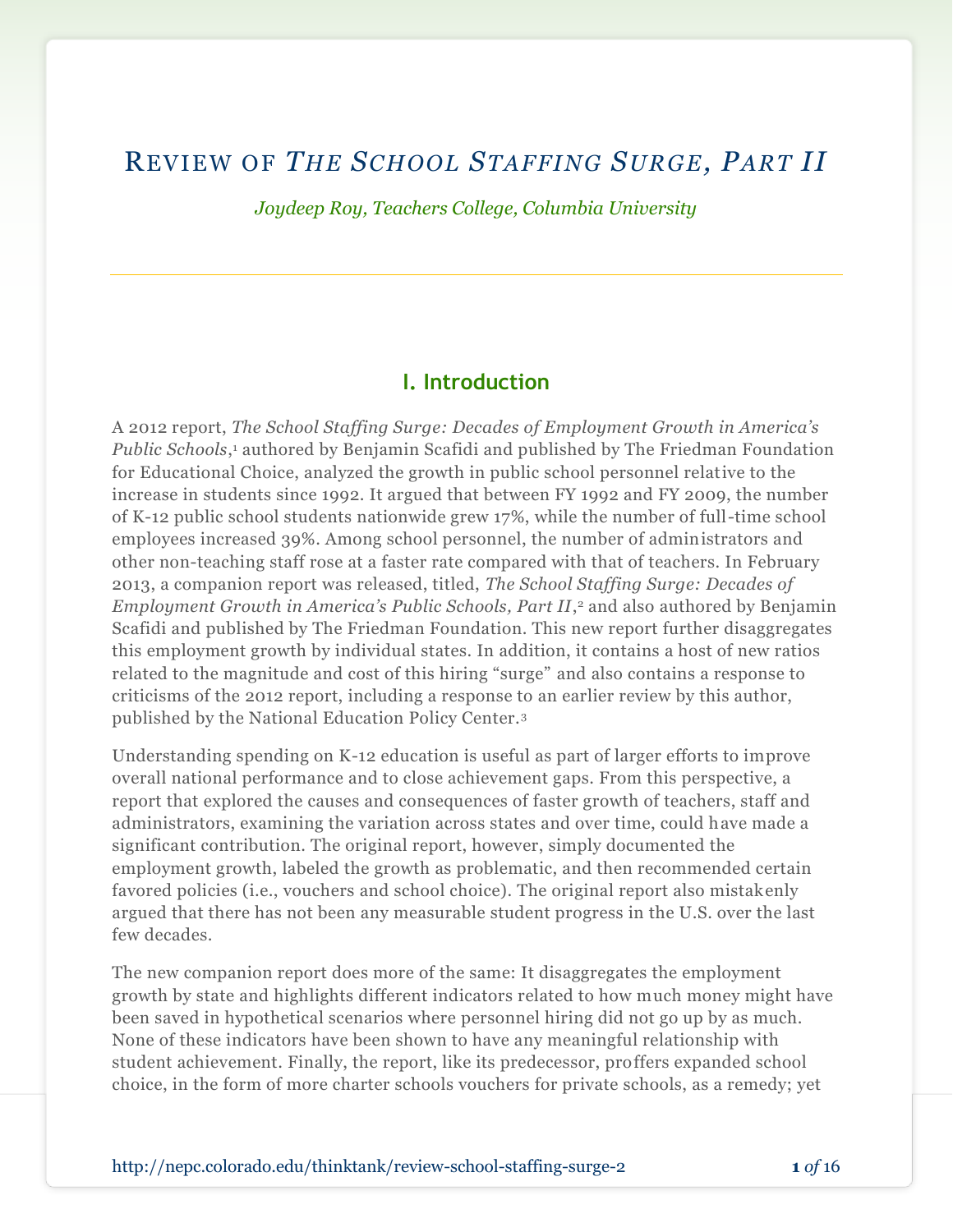there is little evidence that private schools and charter schools favorably differ from traditional public schools along these dimensions.

## **II. Findings and Conclusions of the Report**

The new report includes statistics on the "staffing surge" for each state except South Carolina. Some of the notable highlights in its conclusions are as follows (p. 2):

- Nationally, states could have saved more than \$24 billion annually if they had maintained the same proportion of administrators and other non-teaching staff as they had in 1992. A quarter of these savings would have come from Texas, where public schools would have saved almost \$6.4 billion. Virginia would have had an extra \$29,007 to spend per teacher*.*
- There are very large differences in the employment of non-teaching personnel across states.
- Twenty-one "Top-Heavy States" employ fewer teachers than other non-teaching personnel, with Virginia at the top (60,737 more administrators and other nonteaching staff than teachers in its public schools).
- There are also significant differences in total employment ratios across states.

The author also repeats the assertion that *nationally* there have not been any positive returns to students as measured by test scores or graduation rates—that is, the increases in public school employment since 1992 do not appear to be associated with any positive effects on test scores whatsoever (pp. 2, 10). He suggests that we should pursue school choice, which will purportedly alleviate the cost increases and increase achievement (p. 15).

## **III. The Report's Rationale for Its Findings and Conclusions**

The new report relies on data from the U.S. Department of Education—in particular, various editions of the *Digest of Education Statistics*, published by the National Center for Education Statistics (NCES) at the U.S. Department of Education. These statistics are available for all individual states; the author omits South Carolina, however, because of possible inaccuracy in the reported data.

The new report presents an array of new comparative staffing ratios, contrasting the rates of hiring of teaching and non-teaching staff across states and highlighting how much money states could have saved if they had cut down on their hiring. No evidence is presented showing these indicators bear any relationship to student achievement, however. An implicit rationale behind the new companion report is that instructional expenditures are more effective in raising student achievement, and the trend of higher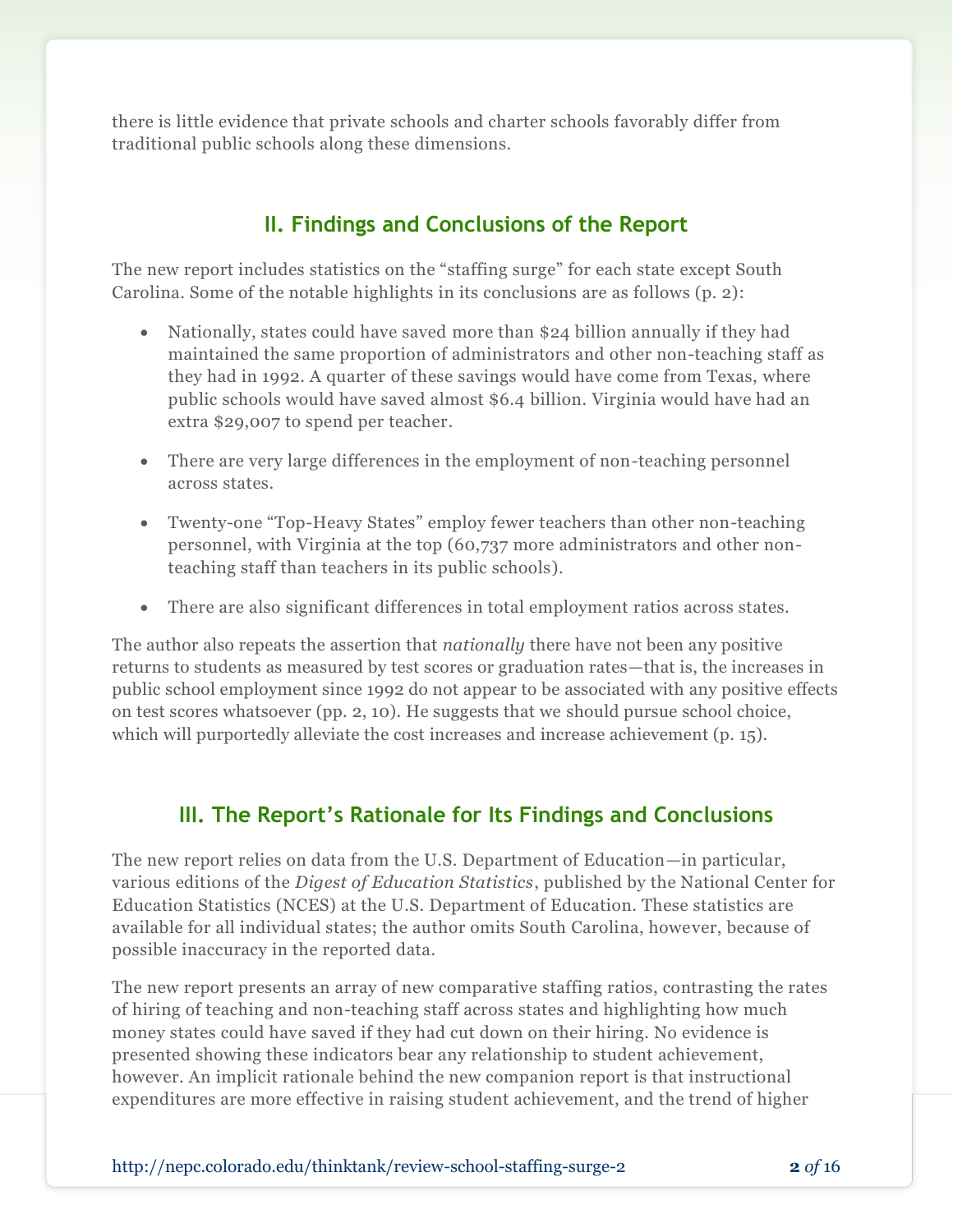growth in non-teaching personnel over the last two decades is indicative of bureaucratization and "non-productive" spending. The report also cites a few references to reiterate the claim, made in the earlier report, that there has not been any measurable progress in student achievement and graduation rates during the last few decades.

## **IV. The Report's Use of Research Literature**

The report's use of research literature fails to provide an adequate and comprehensive view in several instances.

## **Claimed Lack of Progress in Student Achievement**

The author again argues that there has been no improvement in student achievement in K-12 public schools during this period  $(pp. 10-12)$ . This is simply incorrect. There has been significant progress both in overall student achievement and in closing of achievement gaps by race or ethnicity. Between 1973 and 2008, the Black-White gap has declined by almost half in reading and by more than a third in mathematics. These findings were detailed in my review of the original report and by other sources.<sup>4</sup> Both high school graduation and college enrollment are at all-time highs.<sup>5</sup>

The data presented in Table 1 clearly show that **Table 1. NAEP Performance by Public School and Private School Students, 1980 (or 1978) to 2008**

| <b>Average Score</b><br>in NAEP reading     | 1980 | 2008 | Change<br>in Scores        |
|---------------------------------------------|------|------|----------------------------|
| Students at age 9 in                        |      |      |                            |
| <b>Public Schools</b>                       | 214  | 218  | $\overline{\mathbf{4}}$    |
| <b>Private Schools</b>                      | 227  | 237  | 10                         |
| <b>Catholic Schools</b>                     | 226  | 235  | 9                          |
| Students at age 13 in                       |      |      |                            |
| <b>Public Schools</b>                       | 257  | 258  | $\mathbf{1}$               |
| <b>Private Schools</b>                      | 271  | 275  | 4                          |
| <b>Catholic Schools</b>                     | 270  | 275  | 5                          |
| Students at age 17 in                       |      |      |                            |
| <b>Public Schools</b>                       | 284  | 284  | $\overline{0}$             |
| <b>Private Schools</b>                      | ---- | 2222 | ----                       |
| <b>Catholic Schools</b>                     | 300  | 303  | $\overline{3}$             |
|                                             |      |      |                            |
|                                             |      |      |                            |
| <b>Average Score</b><br>in NAEP mathematics | 1978 | 2008 | <b>Change</b><br>in Scores |
| Students at age 9 in                        |      |      |                            |
| <b>Public Schools</b>                       | 217  | 242  | 25                         |
| <b>Private Schools</b>                      | 230  | 252  | 22                         |
| <b>Catholic Schools</b>                     | 230  | 251  | 21                         |
| Students at age 13 in                       |      |      |                            |
| <b>Public Schools</b>                       | 263  | 280  | 17                         |
| <b>Private Schools</b>                      | 279  | 295  | 16                         |
| <b>Catholic Schools</b>                     | 279  | 293  | 14                         |
| Students at age 17 in                       |      |      |                            |
| <b>Public Schools</b>                       | 300  | 305  | 5                          |
| <b>Private Schools</b>                      | ---- | ---- | ----                       |

Source: Rampey, B.D., Dion, G.S., and Donahue, P.L. (2009). *NAEP 2008 Trends in Academic Progress* (NCES 2009–479). Washington, DC: National Center for Education Statistics, Institute of Education Sciences, U.S. Department of Education.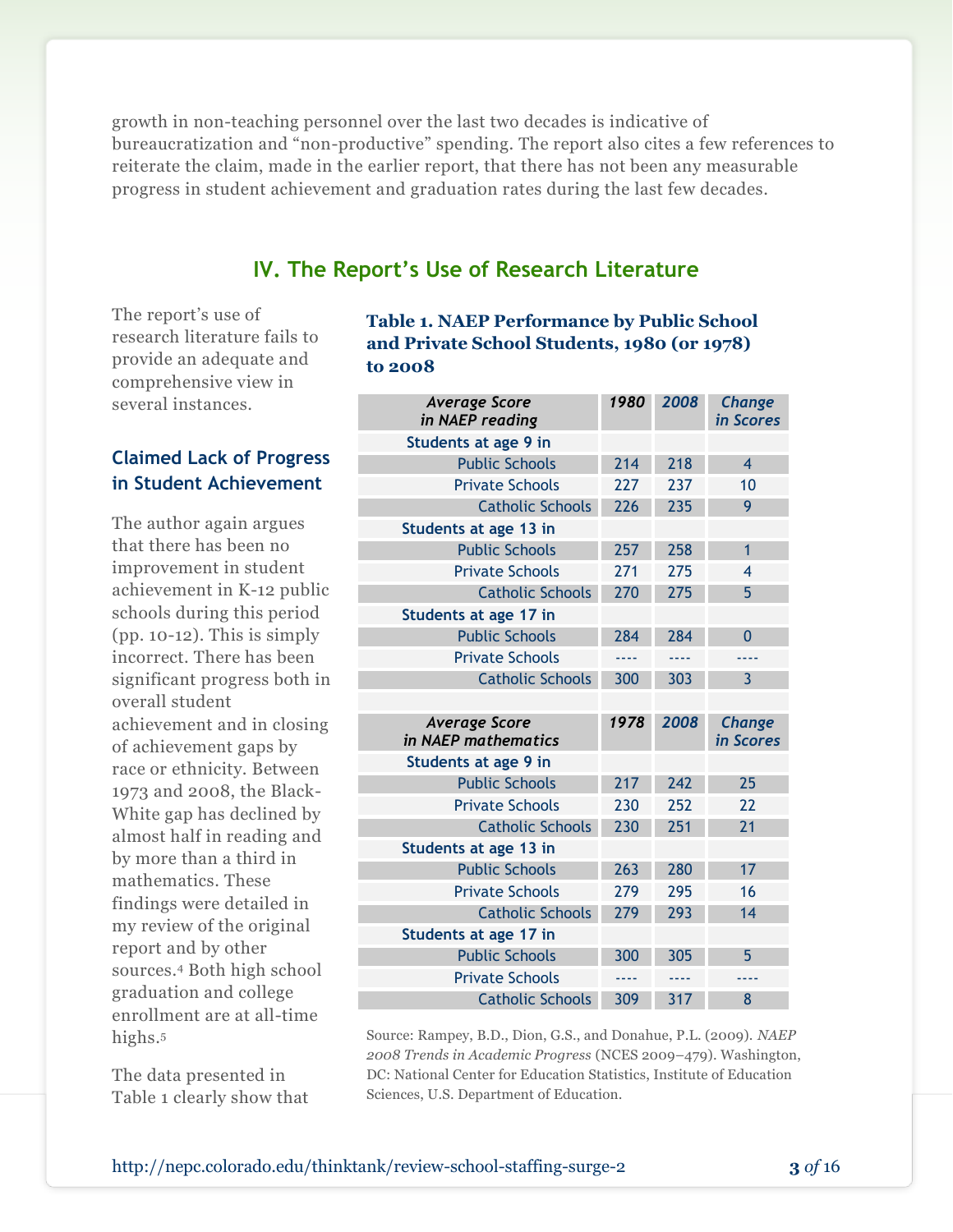there have been significant gains by public school students since 1978. Moreover, for both students at age 9 and age 13, the gains in mathematics have been larger for public school students than for private school students. Of course, this sort of cross-sectional data look at different students each year, so the comparisons are undoubtedly influenced by which students enroll in private schools. But combined with other research,<sup>6</sup> this table does suggest that little would be gained from following the report's recommendation for private school choice. Bearing in mind that private schools start at a higher place due to the differences in the student body, the fact that private school students progressed at about the same rate as their counterparts in public schools belies this effectiveness assertion. In other words, if private schools, by virtue of their competing in the marketplace for students, have figured out the ideal input-mix, we would expect them to have higher gain scores, particularly in math, where school effects tend to be stronger. This is not the case.

#### **Claimed Lack of Progress in Graduation Rates**

As was the case with his first report, the author again relies on a 2008 study by economists Heckman and LaFontaine to argue that public high school graduation rates have not increased since 1970 (pp.11-12). This assertion is misleading, however, and it is worth analyzing the claim in some detail.

First, over the last few decades there has been a significant strengthening of high school diploma requirements. As Jeffrey Mirel has pointed out,<sup>7</sup> following the 1983 manifesto *A Nation at Risk*, 45 states and the District of Columbia raised high-school graduation requirements, 42 increased math requirements, and 34 boosted science requirements. Mirel further points out that in 1982, for example, only 32% of all high-school graduates took four years of English, three years of social studies, and two years each of math and science. By 1994, however, the number of graduates who followed that regimen of courses had shot up to 75%, and the percentages for African American (77%) and Latino (78%) graduates were marginally greater than for whites (76%).

Second, each state uniquely defines what it means to complete high school, including graduating with a diploma. The number and types of exit options available differ significantly from state to state, and this heterogeneity is particularly true for special education students.<sup>8</sup> Roy and Mishel (2008) illustrate the pitfalls of comparing state-level high school graduation rates by using the example of pairs of states—Georgia and Arkansas, and North Carolina and South Carolina.<sup>9</sup> They show that even states performing similarly on national NAEP tests can have large differences in graduation rates due to differences in requirements and definitions. Massachusetts, whose students regularly score at the top nationally,<sup>10</sup> is often ranked *below 25th* by recent studies that use statelevel graduation rates—an almost absurd ranking.<sup>11</sup> The upshot is that comparing high school graduation rates across states is like comparing student proficiency rates across states based on *state* tests and *state* cut scores—the results are unlikely to reflect true student performance.<sup>12</sup> We should thus be cautious in using the national graduation rate, which is just the average of state-defined graduation rates, lacking a uniform standard.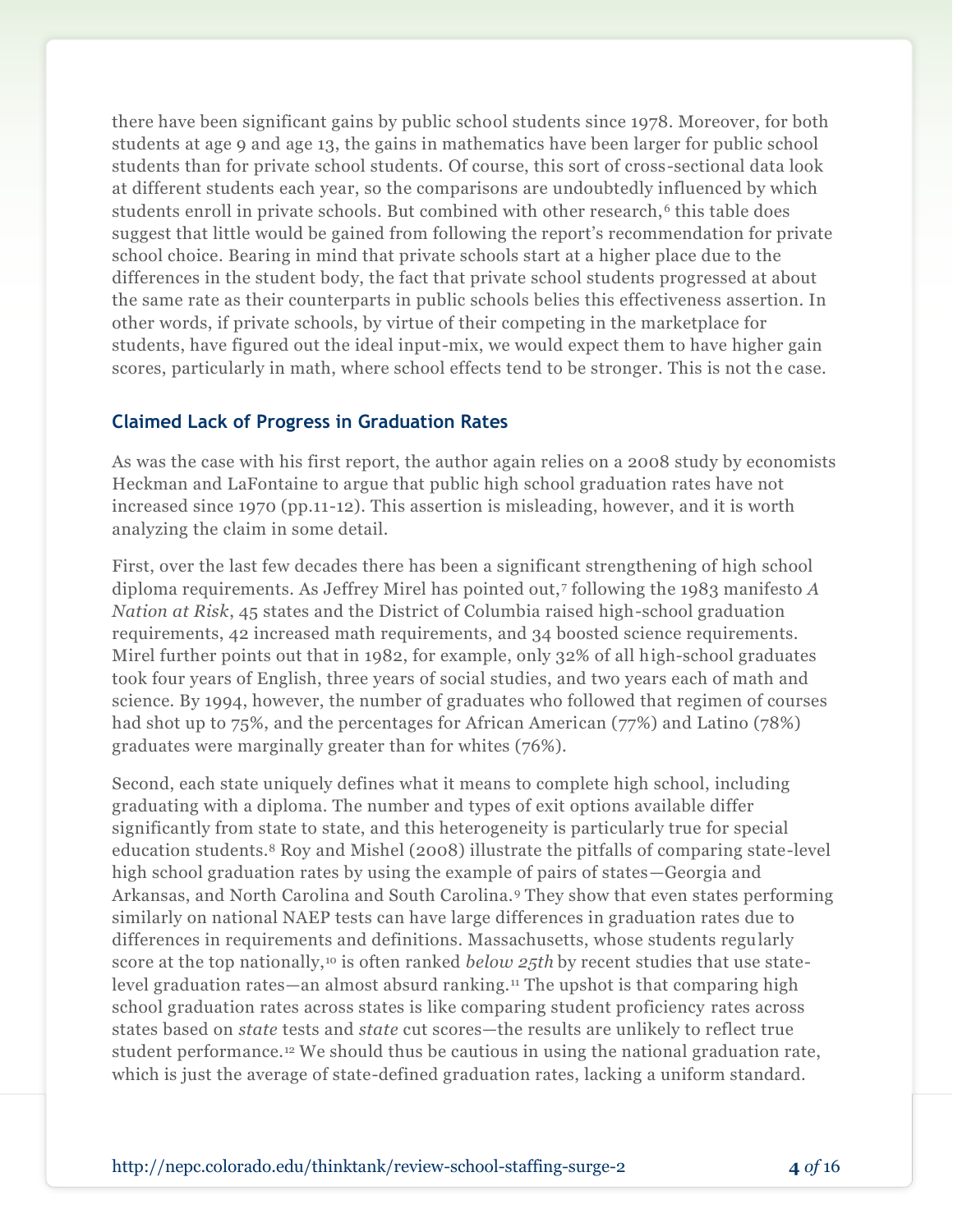Third, the author refers to some states diluting their standards in the 2000s, after the passage of the No Child Left Behind law (p. 12). Note, however, that the Heckman and LaFontaine estimates pertain to the period 1960-2005 or 1970-2005—for the most part before the NCLB law really came into effect and during which there was a *strengthening* of graduation requirements, as Jeffrey Mirel notes. Second, even during the late 1990s and 2000s there was a strengthening of graduation rates in many states, particularly with the imposition of mandated exit exams.<sup>13</sup>

A new study also comprehensively details public high school graduation rates in the U.S. since 1970, showing that there has been a significant increase in graduation rates in the post-2000 period (accompanied by a corresponding increase in eighth-grade NAEP test scores).<sup>14</sup> And a recent report from the U.S. Department of Education also posits similar trends; contrary to what might be expected, the overall graduation rate stood at 78.2% in 2009-10. Asians and Pacific Islanders received a diploma at the highest rate (93.5%), while the rates for other groups were 83.0% for White students, 71.4% for Hispanic students, 69.1% for American Indian/Alaska Native students, and 66.1% for Black students.<sup>15</sup> While both these reports are subject to some of the criticisms mentioned above in comparing state-defined graduation rates over states and across time, they suggest that overall the rates have increased even though many states have adopted higher graduation standards. No causal inferences can be made from such data, but it is possible that this growth in both achievement and high school completion has been aided by the growth in school personnel over the last few decades pointed to by the two Friedman reports. If so, then this would almost certainly be a productive use of resources for boosting student learning. To draw a conclusion one way or the other would require that the researchers undertake a real *causal* analysis, something lacking in the report under review.

## **Importance of Instructional Spending Vis-à-vis Other Forms of Spending**

One cannot evaluate the consequences of a higher growth in teaching personnel compared with non-teaching personnel without a careful accounting of where the additional money is going. Much of the money may be going to pay for programs that, although of great value along several dimensions, may not show up in immediate test score gains. These may include Title IX; anti-bullying, substance abuse, dropout prevention, or alternative education programs; the hiring of psychologists, teacher aides, special education aides, teachers for English learners, or school-based police; or the addition of AP courses. A growing literature in education is finding that many interventions, particularly those aimed at older children, are often more effective at improving their non-cognitive skills than their cognitive skills.<sup>16</sup> The importance of such non-cognitive skills in the labor market has long been recognized in the literature,<sup>17</sup> but it is likely that the benefits of hiring additional non-instructional staff would only manifest later in life in outcomes such as significantly higher earnings.

The key point here is not that increases in staffing are necessarily beneficial. Rather, the point is that the report is wrong to assume, based on limited and flimsy evidence, that those increases had no benefit. As repeatedly emphasized, there is no consensus yet in the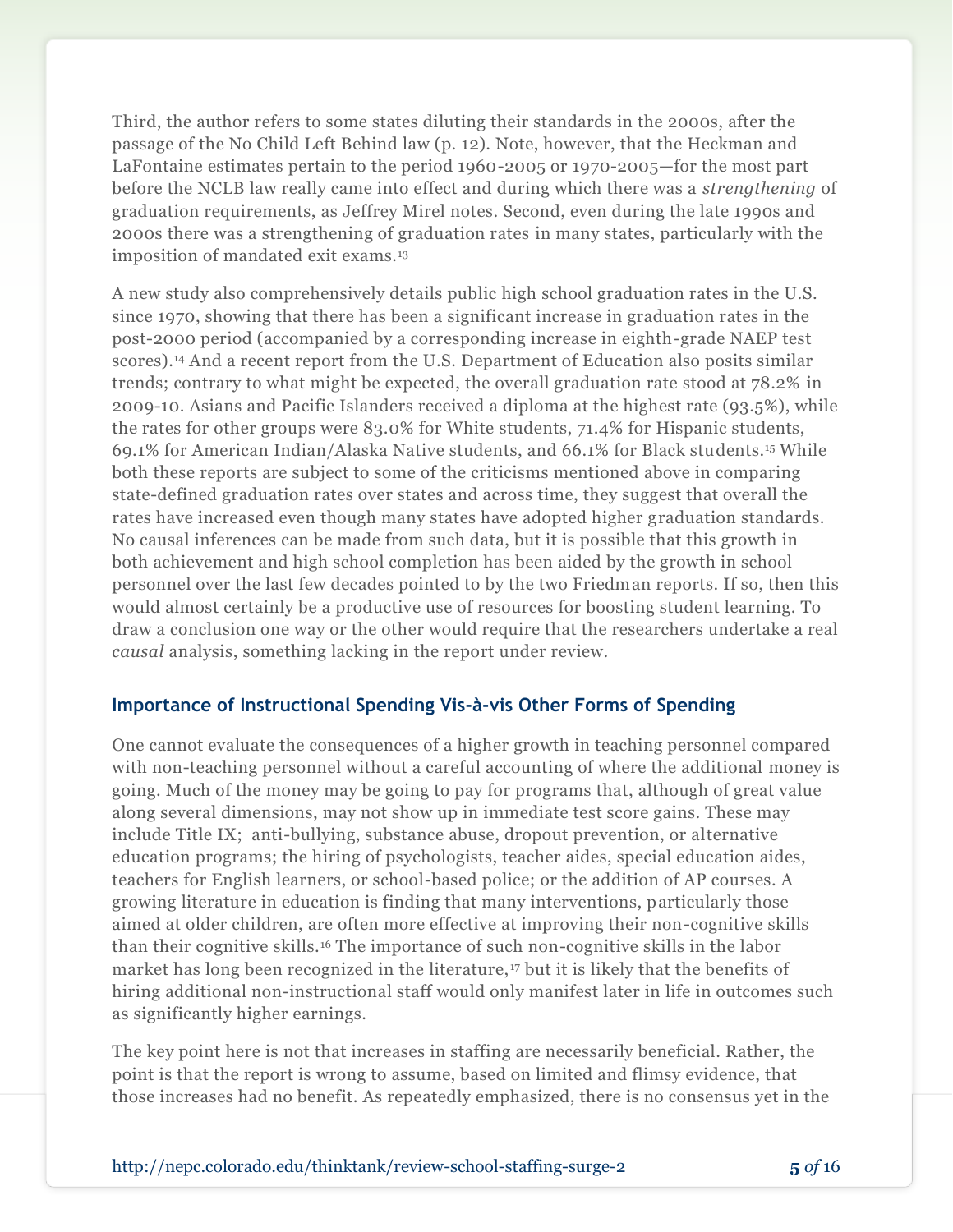research literature as to the proper balance between instructional expenditures and administrative expenditures, and in fact there is unlikely to be one if the purposes of the latter are not well measured by a standardized test. A comprehensive literature review a few years ago concluded that the best empirical research on this topic tends not to show *either* negative effects of administrative expense or positive effects of instructional expense on student outcomes when addressed as internal shares of total budgets. <sup>18</sup> That is, there appears to be no systematic relationship between these spending proportions and student outcomes

#### **Non-Instructional Spending in Charter Schools and Private Schools**

Further, studies of charter schools and of private schools reveal that both generally spend at least as much on administration, if not more, compared with traditional public schools.<sup>19</sup> Why do these schools do so, when they are presumably bound by the discipline of the market? If we are really concerned about the rising importance of non-instructional spending in K-12 education, would not school choice—with its focus on private schools and charter schools, make the problem worse?

### **V. Review of the Report's Methods**

Much of the new report is concerned with detailing trends in employment of full-time employees in public schools in individual states—disaggregated into teachers on the one hand and administrators and other non-teaching staff on the other hand. The report does not go *beyond* comparing this growth to the corresponding growth in student enrollment, however. As pointed out in the earlier review, a useful guide for policy would take the next step, presenting a comprehensive study that relates each state's growth of teachers, nonteaching personnel, and spending with key changes in that state's context and circumstances. This would likely include changes in educational, economic, demographic, political and policy circumstances. In fact, as discussed in section VI below, superficial arguments can be misleading; even after the relatively higher growth in the number of teachers compared to the number of students in the post-world war II period, class sizes in public schools in the U.S. are significantly higher than those in private schools and are also higher in terms of international comparisons.

A cursory ranking of states in terms of gross staffing indicators—most of which do not have implications for reported student outcomes—does not help us understand whether the growth has been excessive or deficient. It also does not help us understand whether there might have been better ways of spending the money. Not surprisingly, some states have had higher growth rates, and some have had lower growth rates; it is quite plausible that some of the higher rates of growth were too low (from an efficiency perspective), while the low rates of growth in other states may have actually been too high.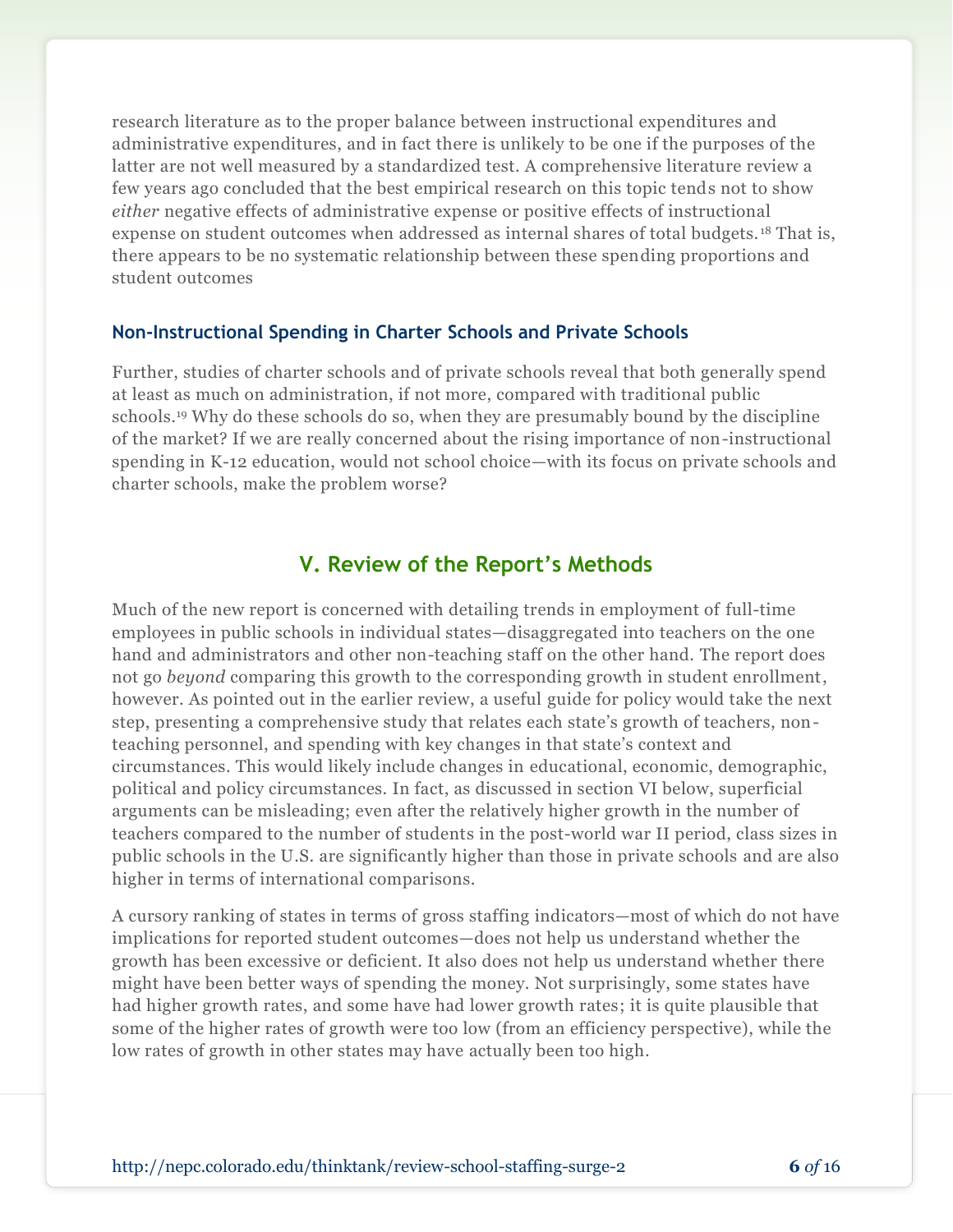For example, Table 6 in the new report ranks states in terms of their ratio of students to non-teaching staff in FY 2009 (p. 9). This statistic has no direct bearing on student learning. Ultimately, the number of non-teaching staff a school or district hires depends upon myriad factors like organization of the school in grade levels, enrollment size, backgrounds of students, family preferences in school staff, broader labor market conditions like alternate employment opportunities, and revenues available to the school or district—only one of which

## **Table 2. Student-Teacher Ratios in Private Schools by State, 1993-94 and 2009-10**

|                                | 1993-94         |                               |                                            | 2009-10         |                               |                                            |  |
|--------------------------------|-----------------|-------------------------------|--------------------------------------------|-----------------|-------------------------------|--------------------------------------------|--|
|                                | <b>Students</b> | <b>FTE</b><br><b>Teachers</b> | Student-<br><b>Teacher</b><br><b>Ratio</b> | <b>Students</b> | <b>FTE</b><br><b>Teachers</b> | Student-<br><b>Teacher</b><br><b>Ratio</b> |  |
| <b>United</b><br><b>States</b> | 4,836,442       | 338,162                       | 14.3                                       | 4,700,119       | 437,414                       | 10.7                                       |  |
| Alabama                        | 72,630          | 5,424                         | 13.4                                       | 78,351          | 8,775                         | 8.9                                        |  |
| Alaska                         | 5,884           | 476                           | 12.4                                       | 4,426           | 529                           | 8.4                                        |  |
| Arizona                        | 41,957          | 2,796                         | 15.0                                       | 44,559          | 3,896                         | 11.4                                       |  |
| <b>Arkansas</b>                | 29,011          | 2,023                         | 14.3                                       | 23,889          | 2,392                         | 10.0                                       |  |
| California                     | 569,062         | 35,170                        | 16.2                                       | 539,726         | 45,741                        | 11.8                                       |  |
| Colorado                       | 53,732          | 4,115                         | 13.1                                       | 48,545          | 4,793                         | 10.1                                       |  |
| Connecticut                    | 70,198          | 6,345                         | 11.1                                       | 64,384          | 7,431                         | 8.7                                        |  |
| <b>Delaware</b>                | 22,308          | 1,780                         | 12.5                                       | 22,758          | 2,064                         | 11.0                                       |  |
| <b>District</b><br>of Columbia | 15,854          | 1,544                         | 10.3                                       | 15,667          | 1,873                         | 8.4                                        |  |
| Florida                        | 233,743         | 16,842                        | 13.9                                       | 287,689         | 20,591                        | 14.0                                       |  |
| Georgia                        | 97,726          | 8,283                         | 11.8                                       | 130,263         | 13,246                        | 9.8                                        |  |
| <b>Hawaii</b>                  | 30,537          | 2,144                         | 14.2                                       | 33,536          | 3,044                         | 11.0                                       |  |
| Idaho                          | 8,019           | 552                           | 14.5                                       | 14,507          | 1,364                         | 10.6                                       |  |
| <b>Illinois</b>                | 293,038         | 17,550                        | 16.7                                       | 243,405         | 20,289                        | 12.0                                       |  |
| Indiana                        | 91,986          | 6,139                         | 15.0                                       | 104,169         | 8,420                         | 12.4                                       |  |
| lowa                           | 50,602          | 3,291                         | 15.4                                       | 39,694          | 3,218                         | 12.3                                       |  |
| <b>Kansas</b>                  | 37,045          | 2,382                         | 15.6                                       | 40,252          | 3,367                         | 12.0                                       |  |
| Kentucky                       | 58,058          | 3,815                         | 15.2                                       | 61,384          | 5,282                         | 11.6                                       |  |
| Louisiana                      | 145,512         | 9,286                         | 15.7                                       | 131,866         | 10,061                        | 13.1                                       |  |
| Maine                          | 16,999          | 1,535                         | 11.1                                       | 16,933          | 1,885                         | 9.0                                        |  |
| Maryland                       | 112,481         | 8,646                         | 13.0                                       | 126,415         | 13,230                        | 9.6                                        |  |
| Massachusetts                  | 126,744         | 11,329                        | 11.2                                       | 119,112         | 14,917                        | 8.0                                        |  |
| Michigan                       | 187,741         | 11,322                        | 16.6                                       | 134,125         | 10,888                        | 12.3                                       |  |
| Minnesota                      | 86,051          | 5,595                         | 15.4                                       | 78,389          | 6,424                         | 12.2                                       |  |
| Mississippi                    | 58,655          | 3,995                         | 14.7                                       | 47,361          | 4,507                         | 10.5                                       |  |
| Missouri                       | 117,466         | 7,973                         | 14.7                                       | 105,548         | 9,028                         | 11.7                                       |  |
| Montana                        | 9,111           | 684                           | 13.3                                       | 7,987           | 880                           | 9.1                                        |  |
| Nebraska                       | 39,564          | 2,575                         | 15.4                                       | 34,819          | 2,658                         | 13.1                                       |  |
| Nevada                         | 10,723          | 654                           | 16.4                                       | 20,108          | 1,601                         | 12.6                                       |  |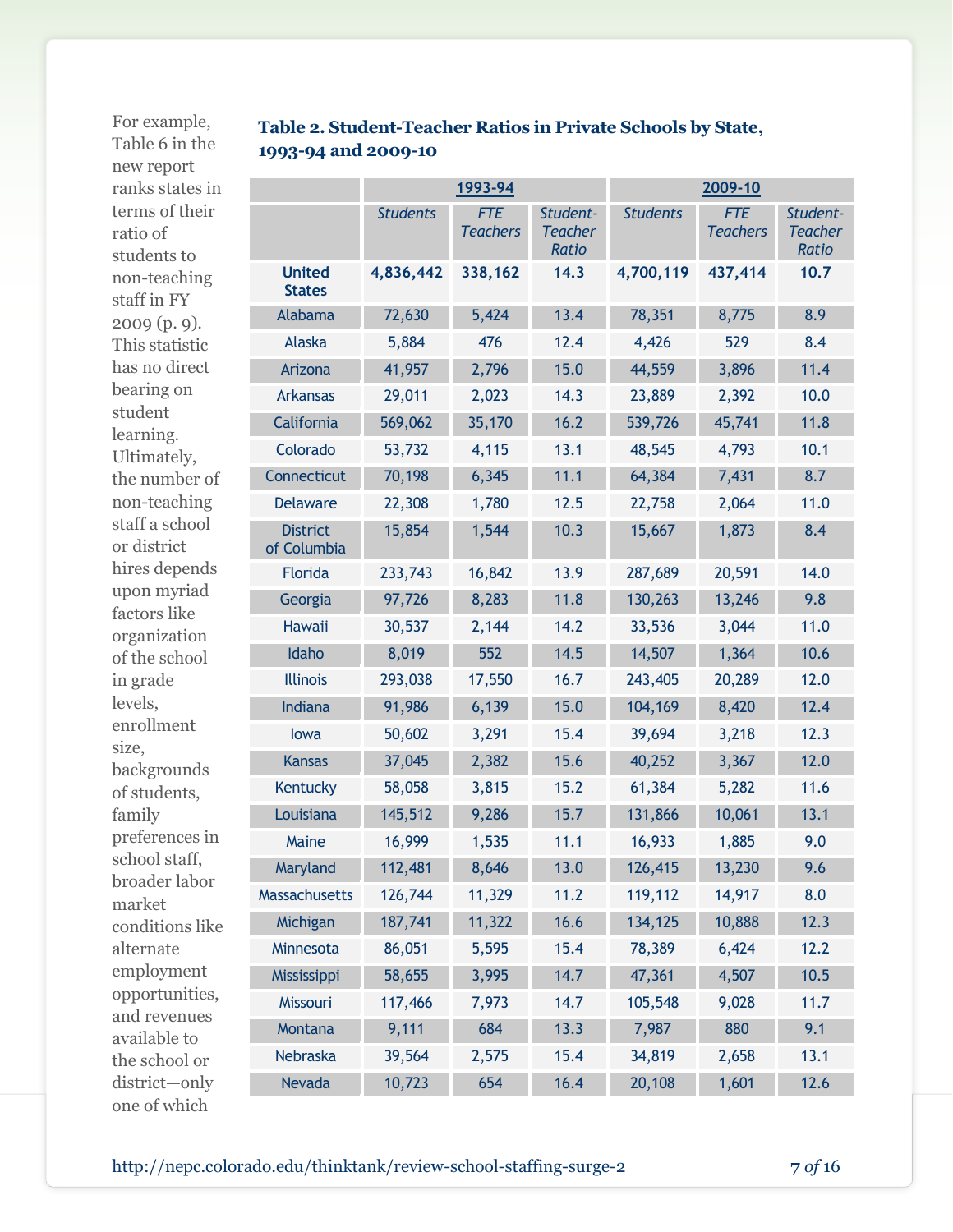is the size of the student boy.

#### **Table 2 (continued)**

| un buuun |
|----------|
| boy.     |
|          |

had more

| boy.                                                              |                               | 1993-94         |                               |                                     | 2009-10         |                               |                                     |
|-------------------------------------------------------------------|-------------------------------|-----------------|-------------------------------|-------------------------------------|-----------------|-------------------------------|-------------------------------------|
| Student-<br><b>Teacher</b>                                        |                               | <b>Students</b> | <b>FTE</b><br><b>Teachers</b> | Student-<br><b>Teacher</b><br>Ratio | <b>Students</b> | <b>FTE</b><br><b>Teachers</b> | Student-<br><b>Teacher</b><br>Ratio |
| <b>Ratios in</b><br><b>Private</b><br><b>Schools</b>              | <b>New</b><br>Hampshire       | 18,386          | 1,742                         | 10.6                                | 20,807          | 2,611                         | 8.0                                 |
|                                                                   | <b>New</b><br><b>Jersey</b>   | 195,921         | 14,281                        | 13.7                                | 188,307         | 19,018                        | 9.9                                 |
| As Table 2,                                                       | <b>New</b><br>Mexico          | 20,007          | 1,569                         | 12.8                                | 20,548          | 2,041                         | 10.1                                |
| based on U.S.                                                     | <b>New York</b>               | 473,119         | 34,771                        | 13.6                                | 430,605         | 41,959                        | 10.3                                |
| Department<br>of Education<br>data, shows,<br>there is            | <b>North</b><br>Carolina      | 69,000          | 5,746                         | 12.0                                | 98,582          | 9,962                         | 9.9                                 |
|                                                                   | <b>North</b><br><b>Dakota</b> | 7,577           | 529                           | 14.3                                | 6,732           | 585                           | 11.5                                |
| significant                                                       | Ohio                          | 246,805         | 14,872                        | 16.6                                | 222,218         | 16,787                        | 13.2                                |
| variation in<br>student-                                          | <b>Oklahoma</b>               | 25,837          | 2,250                         | 11.5                                | 28,159          | 2,936                         | 9.6                                 |
| teacher ratios                                                    | Oregon                        | 34,092          | 2,254                         | 15.1                                | 47,123          | 4,372                         | 10.8                                |
| even among<br>private<br>schools<br>across the<br>U.S. states. In | Pennsylvania                  | 342,298         | 21,880                        | 15.6                                | 265,399         | 23,699                        | 11.2                                |
|                                                                   | Rhode<br><b>Island</b>        | 23,153          | 1,835                         | 12.6                                | 21,871          | 2,296                         | 9.5                                 |
|                                                                   | South<br>Carolina             | 51,600          | 3,989                         | 12.9                                | 49,203          | 5,058                         | 9.7                                 |
| 1993-94,<br>while private                                         | South<br><b>Dakota</b>        | 9,575           | 707                           | 13.5                                | 9,394           | 849                           | 11.1                                |
| schools in 10                                                     | <b>Tennessee</b>              | 84,538          | 6,684                         | 12.6                                | 87,754          | 8,579                         | 10.2                                |
| states had<br>fewer than 12<br>students per                       | <b>Texas</b>                  | 211,337         | 16,726                        | 12.6                                | 245,568         | 25,659                        | 9.6                                 |
|                                                                   | Utah                          | 9,793           | 749                           | 13.1                                | 18,038          | 1,849                         | 9.8                                 |
|                                                                   | Vermont                       | 9,107           | 945                           | 9.6                                 | 9,542           | 1,317                         | 7.2                                 |
| teacher-the<br>national                                           | Virginia                      | 84,438          | 7,391                         | 11.4                                | 103,076         | 11,357                        | 9.1                                 |
| average for                                                       | Washington                    | 70,205          | 4,798                         | 14.6                                | 77,024          | 6,957                         | 11.1                                |
| private<br>schools being                                          | West<br>Virginia              | 13,539          | 1,085                         | 12.5                                | 12,321          | 1,279                         | 9.6                                 |
| 14.3 students                                                     | Wisconsin                     | 141,762         | 8,927                         | 15.9                                | 115,985         | 9,580                         | 12.1                                |
| per teacher-<br>five states                                       | Wyoming<br>Source:            | 1,919           | 167                           | 11.5                                | 1,998           | 270                           | 7.4                                 |

Source:

*1993-94:* Office of Educational Research and Improvement (1996, March). *Private School Universe Survey, 1993-94* (NCES 96-143). Washington, DC: U. S. Department of Education.

*2003-04:* Broughman, S.P., Swaim, N.L., & Hryczaniuk, C.A. (2011). *Characteristics of Private Schools in the United States: Results From the 2009-10 Private School Universe Survey* (NCES 2011-339). Washington, DC: U.S. Department of Education.

than 16 students per teacher. Does it mean that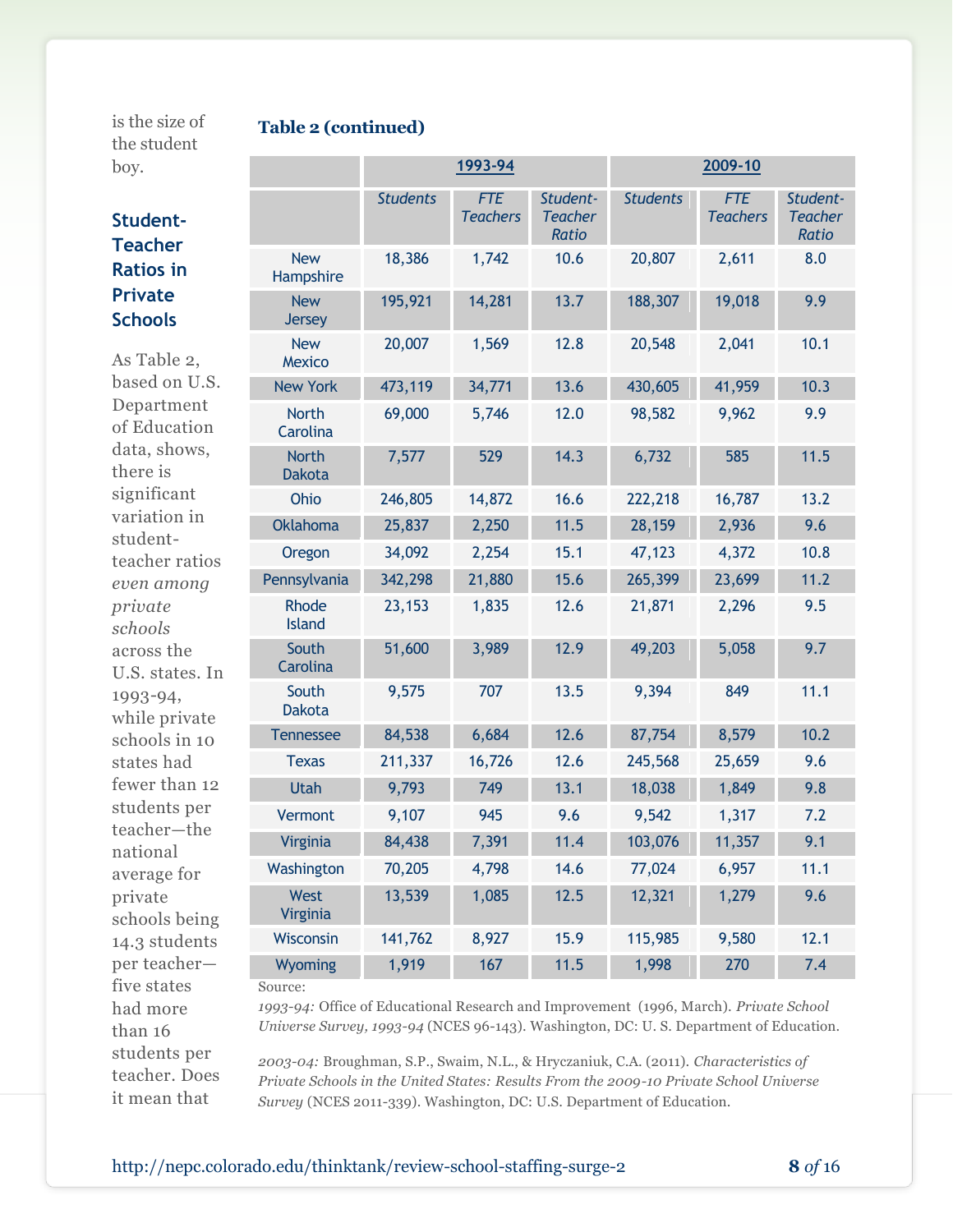states in the latter group were managing their resources more efficiently, while states in the former group were being unnecessarily wasteful? Similarly, does just the fact that student-teacher ratio in private schools fell steeply between 1993-94 and 2009-10—from 14.3 students per teacher to only 10.7 students per teacher for the country as a whole really provide great insight into the causes and consequences of this?<sup>20</sup> The only reasonable answer is "no." Until and unless we can conduct a full scientific analysis, both private and public school staff variation is essentially meaningless in terms of providing policy guidance. Note that we do not have comparable data on administrators and other non-teaching staff in private schools, but it seems likely that states would show similar divergence in student-administrator ratios as they show in student-teacher ratios.

#### **Salaries for Teachers and Administrators**

It is true that salaries for teachers in the United States have been lagging compared with similar workers (particularly college graduates),<sup>21</sup> and it is possible that higher salaries might attract better graduates to enter teaching. In a recent *New York Times* article, Rick Ginsberg, the dean of the School of Education at the University of Kansas, laments the difficulty of recruiting qualified mathematicians and scientists, arguing that a person in his or her first year as an engineer will earn more than a teacher will ever earn over a 30 year career.<sup>22</sup>

What is less well known is that salaries for school administrators have been lagging behind, too. A RAND study of school leaders found that the real hourly wage of school administrators saw little change between 1984 and 1999 and remained close to that of managers generally—far below that of medical professionals or of lawyers and judges.<sup>23</sup> Further, the same study reports that there has actually been a narrowing of the earnings gap between public school administrators and private school administrators. In 1984, public school administrators earned on average approximately 40% more per week than private school administrators did. By 1999, however, this gap had narrowed to 12%. <sup>24</sup>

It is important to keep this perspective in mind while commenting on a "surge" in administrative spending in public schools in the last two decades.

#### **Misleading Designation of "Top-heavy" States**

The new Friedman report asserts that "21 states in FY 2009 employed fewer teachers than administrators and other non-teaching personnel" (p. 8). These are labeled as "Top-Heavy States." Given that the author readily admits that there is no research literature justifying the assignment of such a pejorative term (p. 14), this is an unsubstantiated assertion. That is, if we do not know the best ratio of teaching personnel versus other employees, how does one define top-heavy?

A similar example of biased interpretation can be found in the report's Table 2, where the author compares the total number of non-teaching staff hired between FY 1992 and FY 2009 to the growth in student population during this time (p. 5). He refers to the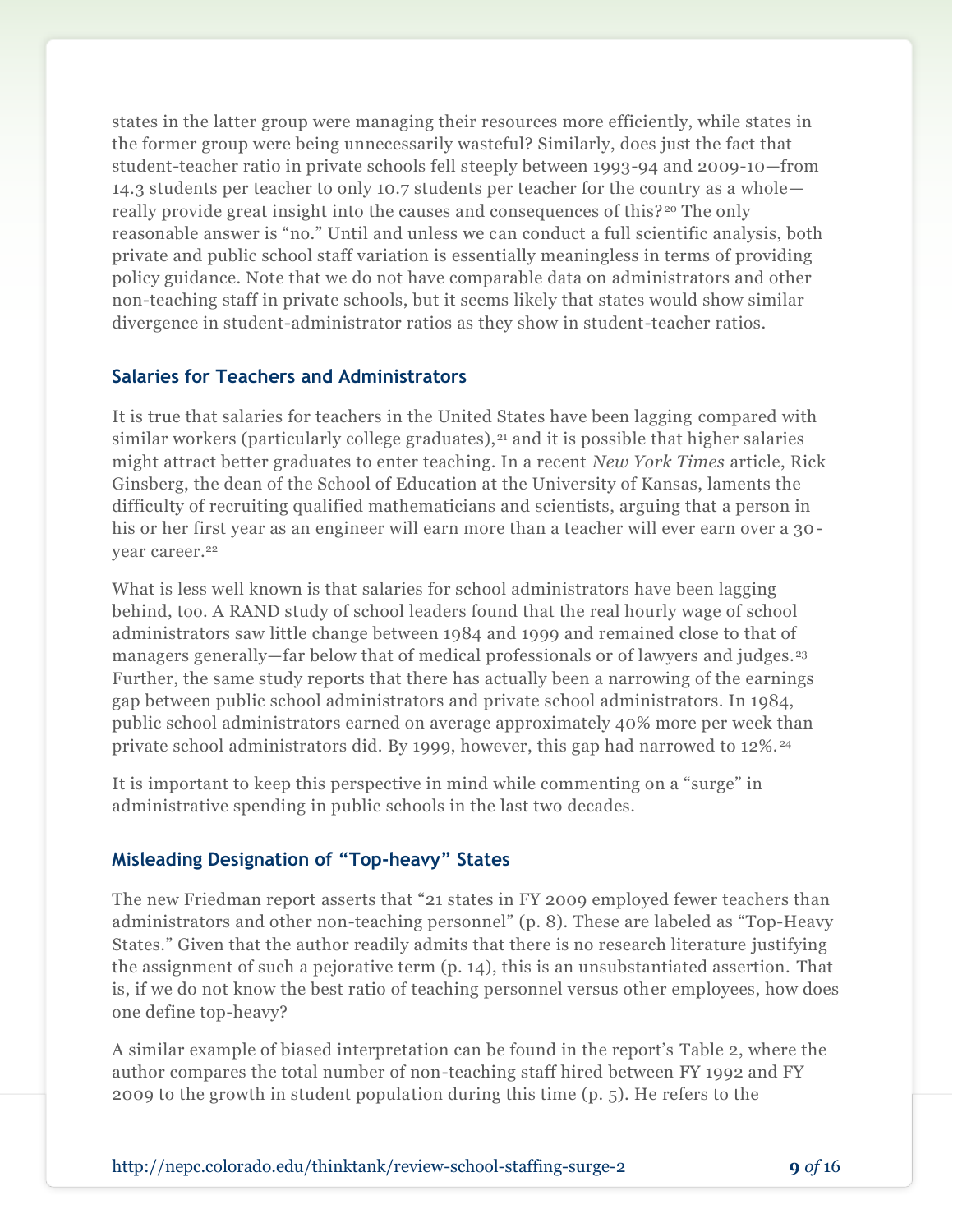difference as the "extra" number of administrators and non-teaching staff in each state (p. 1). As mentioned elsewhere in this review, and in the earlier review, there are two issues here. First, the proper or ideal balance between the number of non-teaching staff and students is likely to depend on factors not addressed in the two reports, such as the institutional structure and organization of schools, student demographics and academic backgrounds, and preferences of families. Second, the reader does not know whether the hiring that took place between 1992 and 2009 represents a move towards the ideal balance or away from that balance. A snapshot of hiring numbers, which are not benchmarked against the needs within each state, its future requirements, or both, is unable to illuminate whether the hiring in question was long overdue, generally necessary, or inefficient and wasteful.

## **VI. Review of the Validity of the Findings and Conclusions**

The main thrust of the report is that the expansion of payrolls at American public schools has been wasteful, with the key evidence being that there has been a larger increase in hiring of "non-productive" administrators and other non-teaching staff. This simple fact alone does not imply that such spending is wasteful, however; nor does it alone support a conclusion that student achievement would have been higher if the additional money were spent otherwise. While documenting the state-level employment trends, there is no attempt in the report to causally link these trends with test scores or any other social or school measure. Added to this is the fact that due to historical reasons or current demographic trends, states may be far from their ideal mix of students, teachers and nonteaching staff; the trends as documented might simply reflect a catch-up for these states. Thus, the resulting analysis is devoid of serious policy implications. Finally, though we have only modest evidence regarding administrative costs in private schools and in charter schools, the sparse literature that exists suggests such costs are actually higher, as a share of total costs, in these types of schools than in traditional public schools.

Public schools in the U.S. have *larger* class sizes, not smaller ones, whether the basis of comparison is other OECD countries or U.S. private schools.<sup>25</sup> Similarly, though comparable data on non-instructional staff are hard to obtain, data from the OECD show that the United States spent 81% of its current expenditure on compensation of all staff, very close to the overall OECD average of 79%.<sup>26</sup>

The author asserts, based on a faulty reading of the underlying data, that no progress has been made regarding student achievement in the U.S. over the last few decades, and therefore any benefit of the growth of personnel in K-12 education—particularly the growth in the number of administrators and other non-teaching staff—is non-existent. To the contrary, there has been progress on multiple fronts over the last 40 years. Thus, it could just as plausibly be argued that the "staffing surge" was a wise investment.

The new report also argues that it "does not imply classroom expenditures are better or worse" (p. 14) compared with spending on administrators and other non-teaching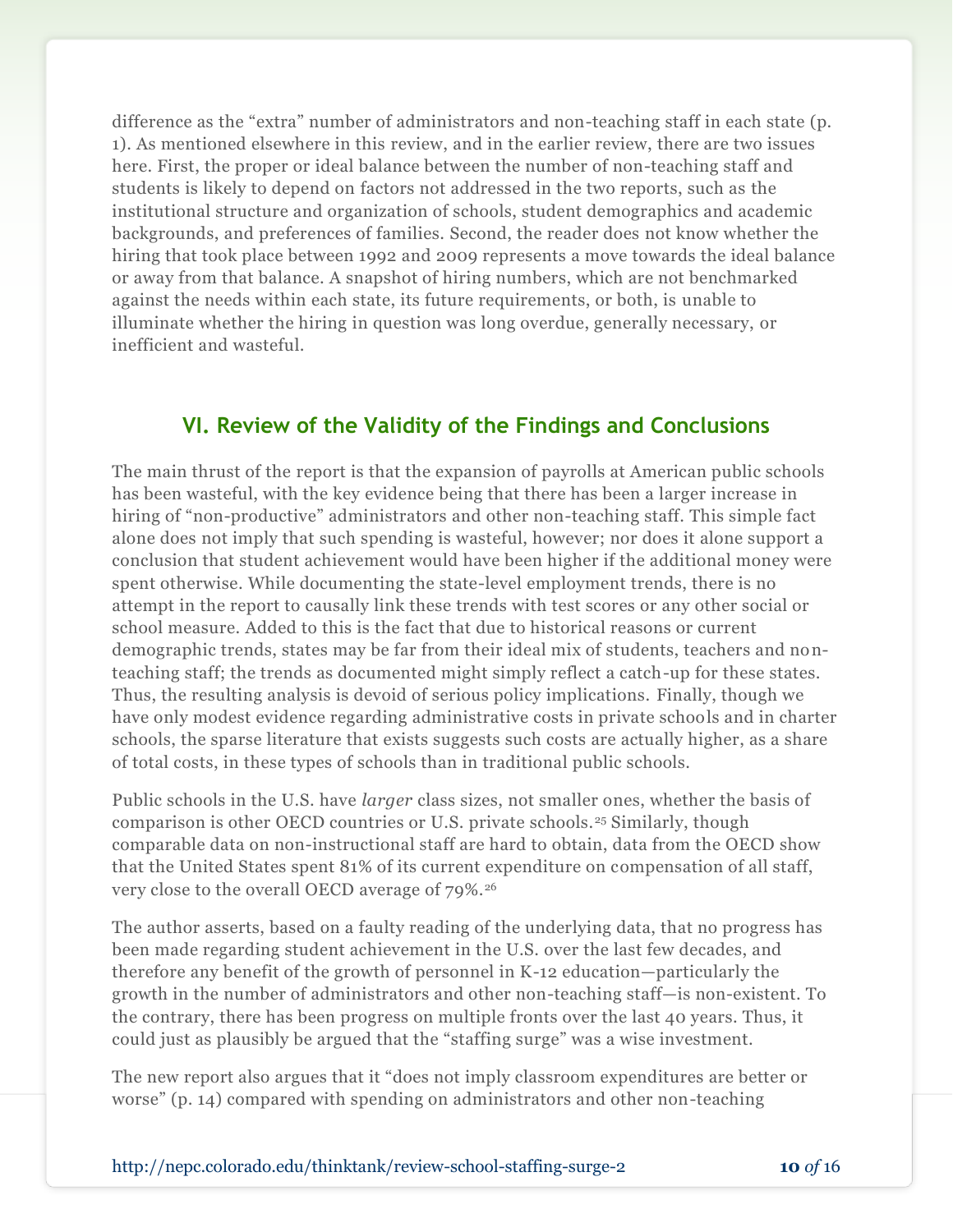personnel in public schools. If that is indeed the case, however, then the whole set of tables comparing growth of teaching personnel with growth in non-teaching personnel, and the rankings of states in teaching personnel per student and non-teaching personnel per student (Tables 6 and 7, p. 9), makes little sense. At any given point in time, states face different situations regarding student needs and supplies of teachers and administrators, and they should be free to experiment with different combinations of students, teachers and non-teaching staff, which is exactly what the data reflect.

Of course, this is not asserting that states are always doing the right thing. Rather, the point is that arbitrary criteria like those set out by the author and his reports are exactly

## *Arbitrary criteria like those set out by the author and his reports are exactly that: arbitrary and without much relationship to student achievement.*

that: arbitrary and without much relationship to student achievement. We could have done exactly the same exercise with doctors and nurses, and say that if 10,000 doctors had not been hired, costing at least \$100,000 in annual salaries each, the country would have saved upwards of a billion dollars. This would be literally true, but does not imply that this would have been the wise or proper thing to do.

The report lists 21 states as "top-heavy"—states that in FY 2009 employed fewer teachers than administrators plus other non-teaching personnel. A careful look at these states shows that many of them are top performers; in fact, three of the top five states in the nation in fourth-grade performance in mathematics in NAEP 2011 are categorized as "topheavy" (New Hampshire, Minnesota and Vermont). Generally speaking, these states vary widely on NAEP scores—the average rank in fourth-grade math (NAEP 2011) of the 21 "top-heavy" states is 25.0, virtually indistinguishable from 25.2, the average rank of the 30 non-topheavy states.

Concerning high school graduation rates, consider Virginia, which leads the list of topheavy states by a wide margin. *Education Week* reports that Virginia school districts like Loudoun County and Fairfax County had some of the highest graduation rates in the nation.<sup>27</sup> This reinforces the inappropriateness of adopting an arbitrary criterion; rankings based on such indicators will scarcely have any predictive power for student performance.

While allowing schools more flexibility might be a laudable objective, we have seen that over the last 30 years in the U.S. students in private schools appear to have improved their performance at about the same rate as students in public schools. For this and other reason, it is unlikely that the report's suggested solution—school choice—would have a significant effect on student performance. There is nothing in the report that offers evidentiary or logical proof or explanation for how school choice would solve the "staffing surge," save money, or provide better outcomes.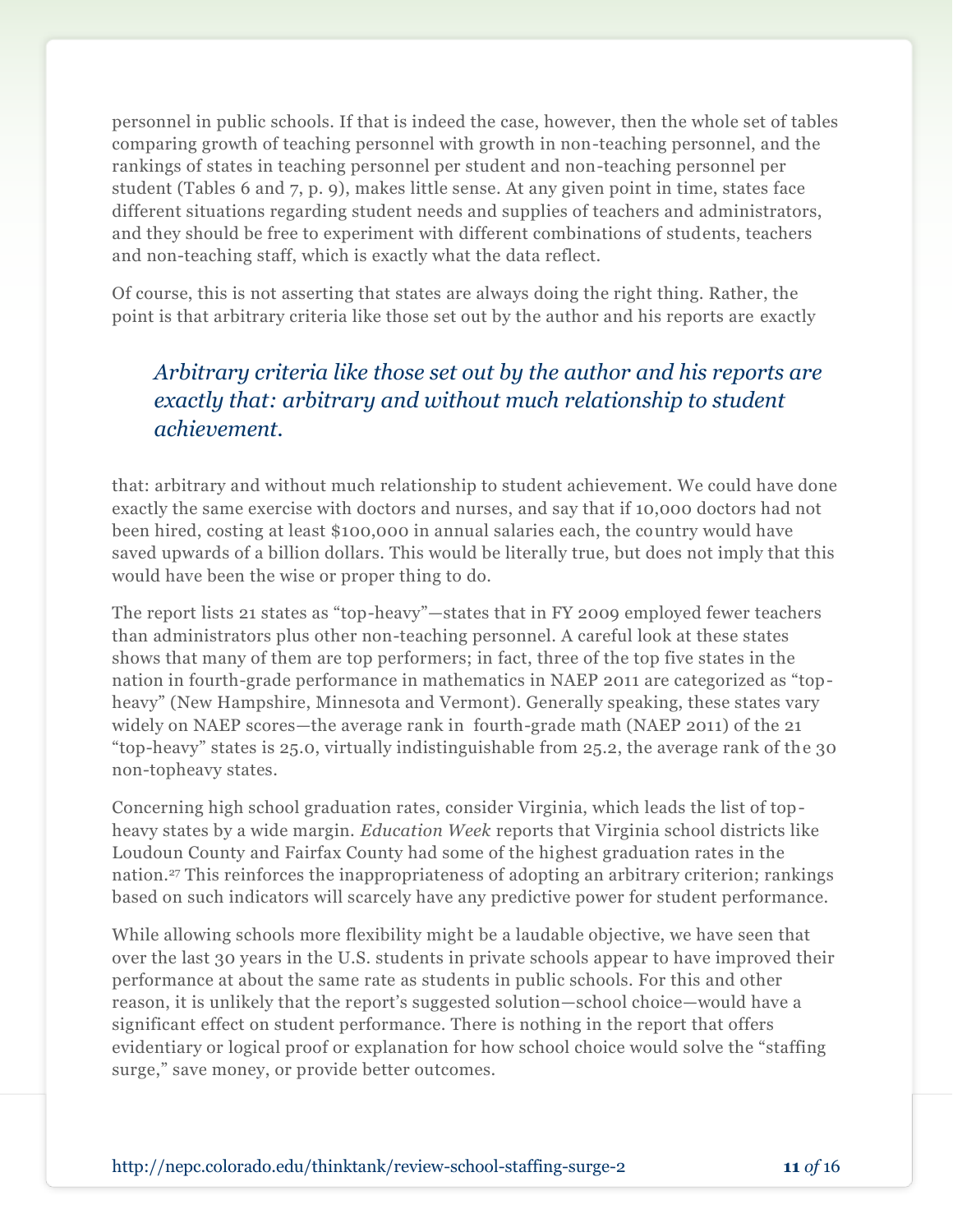## **VII. Usefulness of the Report for Guidance of Policy and Practice**

The report documents trends in hiring of teaching and non-teaching personnel in each U.S. state between 1992 and 2009, showing that in most cases there has been a faster increase in the number of administrators and other non-teaching staff compared with the number of teachers. Understanding the causes and consequences of these hiring trends on student achievement and school efficiency is a worthy exercise, since the trends do raise essential questions. Unfortunately, the report, while highlighting the growth in personnel spending and the significant variation across the states, does not provide useful insights.

Instead, the report seems designed to convince readers that the growth is a mark of inefficiency and that it somehow provides evidence in favor of increased school choice. It presents various indicators related to employment growth but never explains how any of it is relevant to school or student performance. A comparison of staffing to needs is not provided, which further compromises the report's utility. Consequently, the report does not further our understanding of the issue at hand and is of little, if any, help in guiding policymakers, educators or the public.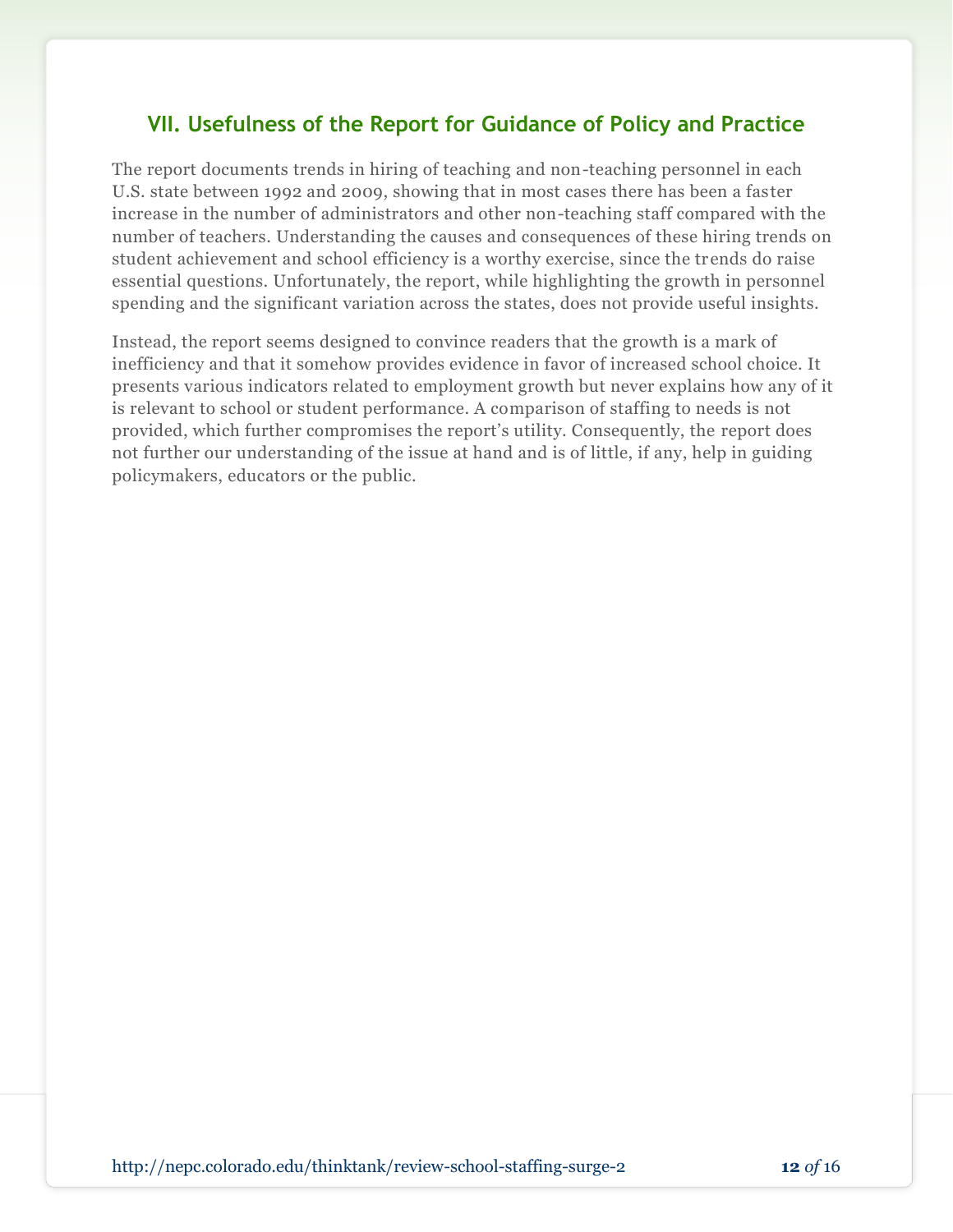## **Notes and References**

1 Scafidi, B. (2012). *The School Staffing Surge: Decades of Employment Growth in America's Public Schools*. Indianapolis, IN: The Friedman Foundation for Educational Choice, October 2012. Retrieved March 25, 2013, from http://www.edchoice.org/Research/Reports/The-School-Staffing-Surge--Decades-of-Employment-Growth-in-Americas-Public-Schools.aspx.

2 Scafidi, B. (2013). *The School Staffing Surge: Decades of Employment Growth in America's Public Schools.*  Indianapolis, IN: The Friedman Foundation for Educational Choice. Retrieved March 25, 2013, from http://www.edchoice.org/Research/Reports/The-School-Staffing-Surge--Decades-of-Employment-Growth-in-Americas-Public-Schools--Part-2.aspx.

3 Roy, J. (2012) *Review of "The School Staffing Surge."* Boulder, CO: National Education Policy Center. Retrieved March 25, 2013, from http://nepc.colorado.edu/thinktank/review-school-staffing.

4 See Reardon, S. F. & Robinson, J. P. (2007). Patterns and trends in racial/ethnic and socioeconomic academic achievement gaps. In H. A. Ladd & E. B. Fiske (Eds.), *Handbook of Research in Education Finance and Policy*. New York: Routledge.

Reardon and Robinson argue that black-white achievement gaps narrowed from the early 1970s through the late 1980s, and that this pattern is evident not only in NAEP tests, but also in Scholastic Achievement Test (SAT) score trends, and in nationally representative samples of students in other large scale studies from the 1960s through 1992. Further, even though the black-white gap widened in the early 1990s, more recent data from the NAEP confirm the gap has narrowed again since the 1990s, and this is true both for the Main NAEP scores as well as the Long Term Trends NAEP scores.

5 More than 70% of the members of the high school graduating class of 2009 were enrolled in college in October 2010, compared to 45% who were enrolled in college in 1959. See

Bureau of Labor Statistics (2010, April 28). College enrollment up among 2009 high school grads. *The Editor's Desk*. Retrieved March 25, 2013, from http://www.bls.gov/opub/ted/2010/ted\_20100428.htm.

For high school graduation rates, see

Stillwell, R. & Sable, J. (2013). *Public school graduates and dropouts from the common core of data: School year 2009–10: first look* (Provisional Data) (NCES 2013-309). Washington, DC: National Center for Education Statistics, U.S. Department of Education. Retrieved March 20, 2013, from http://nces.ed.gov/pubsearch;

Murnane, R. J. (2013). *U.S high school graduation rates: Patterns and explanations* (NBER Working paper No. 18701)*.* Cambridge, MA: National Bureau of Economic Research. Retrieved March 25, 2013, from http://www.nber.org/papers/w18701.

6 See Miron, G., Welner, K. G., Hinchey, P., & Mathis, W. (Eds.) (2012). *Exploring the School Choice Universe: Evidence and Recommendations*. Charlotte, NC: Information Age Publishing.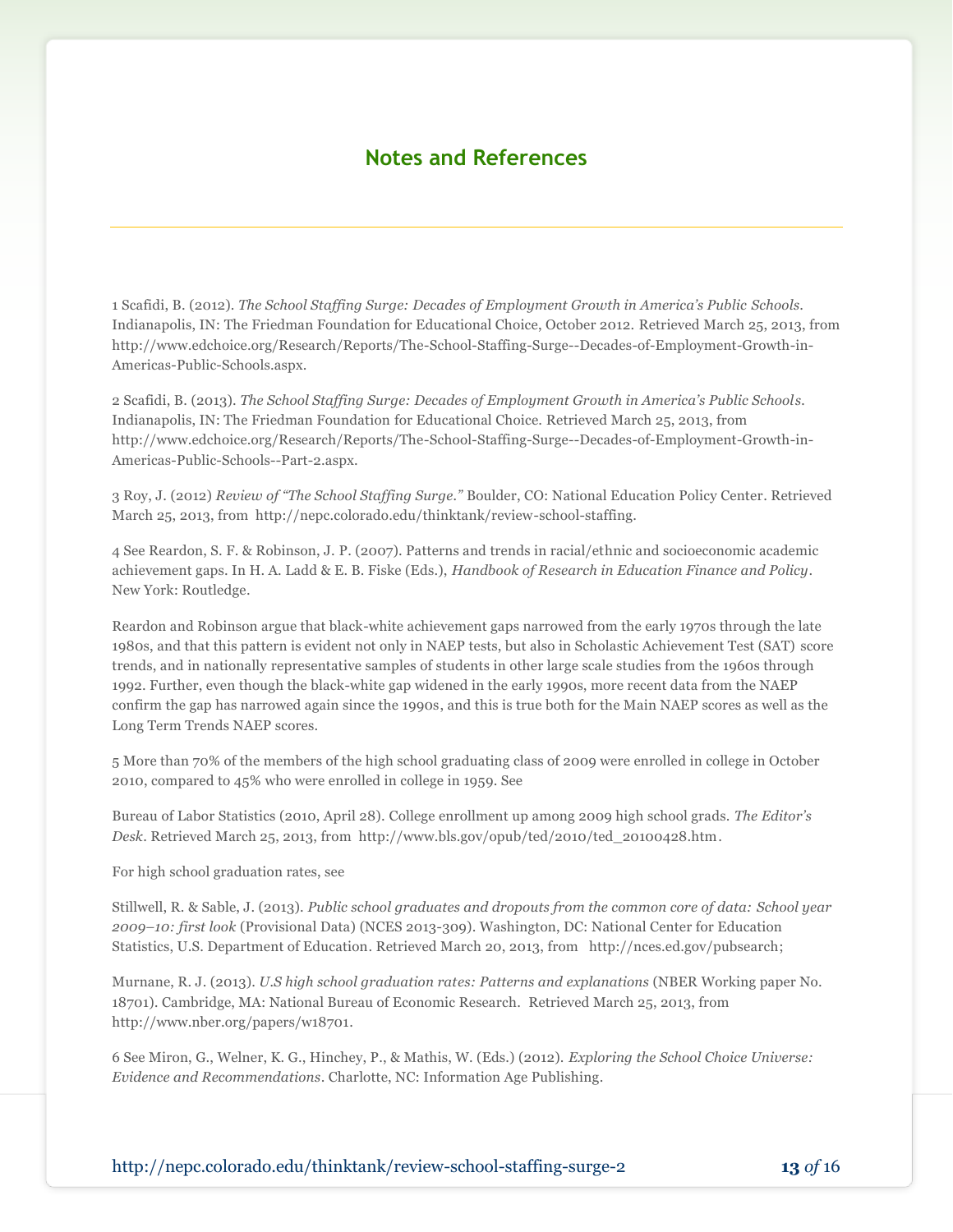See also:

Belfield, C. R. & Levin, H. M. (2001). *The effects of competition on educational outcomes: A review of the U.S. evidence* (Occasional paper no. 35)*.* New York: National Center for the Study of Privatization in Education, Teachers' College, Columbia University;

Lubienski, C., Crane, C., & Lubienski, S. T. (2008, May). What do we know about school effectiveness? Academic gains in public and private schools. *Phi Delta Kappan*, *89* (9), 689-695.

7 Mirel, J. (2006, Winter). The traditional high school. *Education Next*, *6,* (1). Retrieved March 25, 2013, from http://educationnext.org/the-traditional-high-school/.

8 See Guy, B., Shin, H., Lee, S. Y., & Thurlow, M. L. (1999). *State graduation requirements for students with and without disabilities* (Technical Report No. 24). Minneapolis: National Center on Educational Outcomes, University of Minnesota.

9 Roy, J. & Mishel, L. (2008). Using administrative data to estimate graduation rates: Challenges, proposed solutions and their pitfalls. *Education Policy Analysis Archives, 16*(11). Retrieved March 20, 2013, from http://epaa.asu.edu/epaa/v16n11/.

10 For example, in 2007 the NAEP 8th grade scores (average scale score) for Massachusetts is 298 in mathematics and 273 in reading, both being the highest in the nation.

11 For example, Greene and Winters rank it 28th in the nation for the Class of 2003 and 21st in the nation for the Class of 2002, while Warren ranks it 17th (Class of 2002) and Swanson (2004) ranks it 26th (Class of 2001). See

Greene, J. P., & Winters, M. (2005). *Public high school graduation and college-readiness rates: 1991–2002*. New York: Manhattan Institute for Policy Research. Retrieved March 25, 2013, from http://www.manhattan-institute.org/html/ewp\_08.htm;

Greene, J. P., & Winters, M. (2006). *Leaving boys behind: Public high school graduation rates*. New York: Manhattan Institute for Policy Research. Retrieved March 25, 2013, from http://www.manhattan-institute.org/html/cr\_48.htm;

Warren, J. R. (2005). State-level high school completion rates: Concepts, measures, and trends. *Education Policy Analysis Archives*, *13*(51). Retrieved March 20, 2013, from http://epaa.asu.edu/epaa/v13n51/;

Swanson, C. (2004). *Who graduates? Who doesn't? A statistical portrait of public high school graduation, class of 2001*. Washington, DC: The Urban Institute. Retrieved March 20, 2013, from http://www.urban.org/UploadedPDF/410934\_WhoGraduates.pdf.

12 There is a valid reason why educators, policymakers and researchers—including the report being reviewed here—rely on nationally-administered NAEP test results and shun state test results, even when such state results are available for most states going back 15 years or more.

13 In 2011, 24 states required passing a high school exit examination for graduation, and three additional states had legislation instituting such exams in the future. See National Center for Education Statistics (2011). *Digest of Education Statistics,* Table 177. Retrieved March 25, 2013, from http://nces.ed.gov/programs/digest/d11/tables/dt11\_177.asp.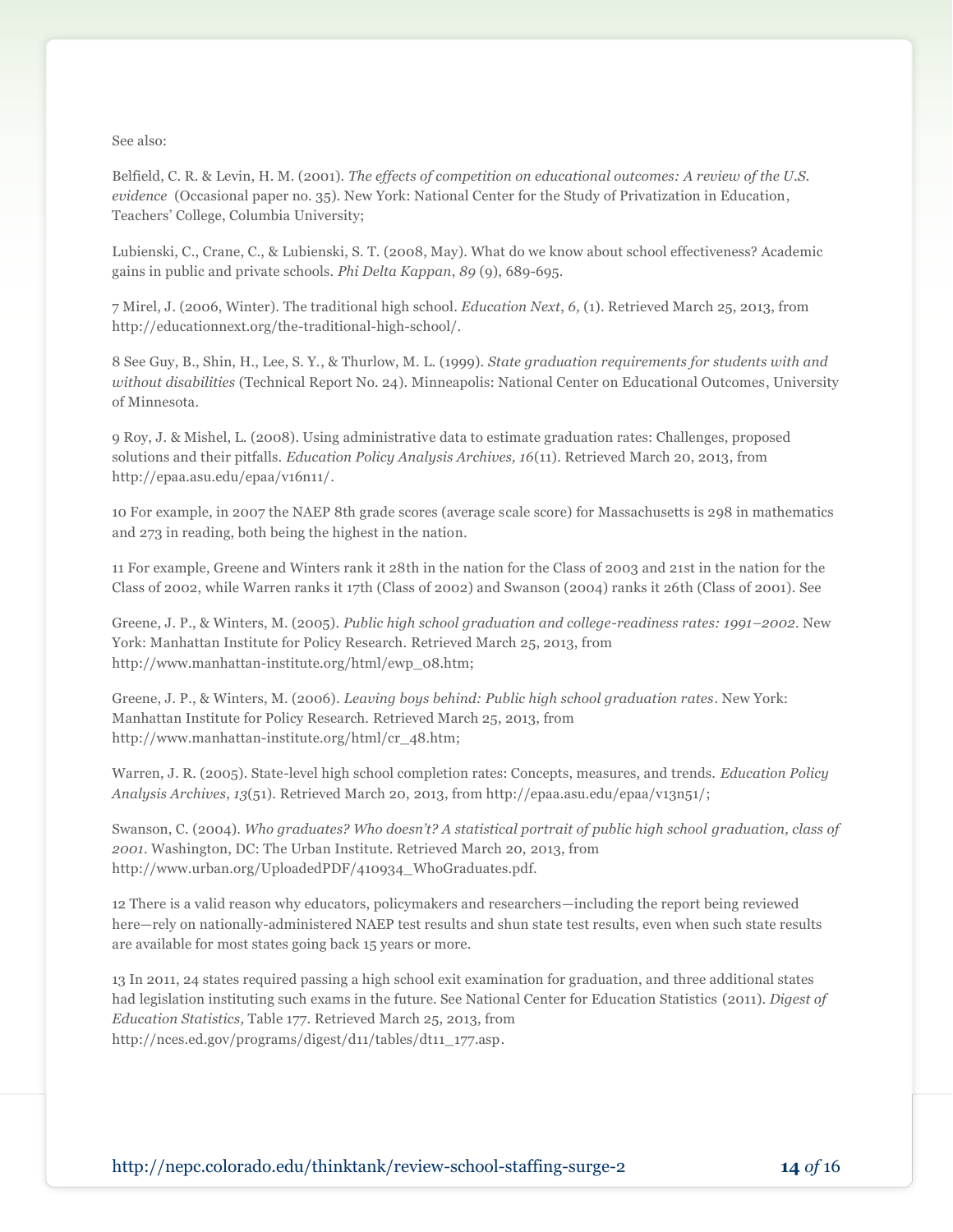14 Murnane, R. J. (2013). *U.S high school graduation rates: Patterns and explanations* (NBER Working paper no. 18701)*.* Cambridge, MA: National Bureau of Economic Research. Retrieved March 25, 2013, from http://www.nber.org/papers/w18701.

15 See Selected Findings in page 4 of

Stillwell, R. & Sable, J. (2013). *Public school graduates and dropouts from the common core of data: School year 2009–10: first look* (Provisional Data) (NCES 2013-309). Washington, DC: National Center for Education Statistics, U.S. Department of Education. Retrieved March 20, 2013, from http://nces.ed.gov/pubsearch.

16 See Barrow, L., Claessens, A., &Schanzenbach, D. W. (2013). *The impact of Chicago's small high school initiative* (NBER Working paper no. 18889). Cambridge, MA: National Bureau of Economic Research. Retrieved March 25, 2013, from http://www.nber.org/papers/w18889.

17 See Heckman, J. J. & Rubinstein, Y. (2001). The importance of noncognitive skills: Lessons from the GED testing program. *The American Economic Review*, *91*(2).

18 See Baker, B. D. & Elmer, D. R. (2009). The politics of off-the-shelf school finance reform. *Educational Policy*, *23*(1), 66-105.

19 See Arsen, D. & Ni, Y. (2012). *Is administration leaner in charter schools? Resource allocation in charter and traditional public schools* (Occasional paper no. 201). New York: National Center for the Study of Privatization in Education, Teachers College, Columbia University. Retrieved March 25, 2013, from http://www.ncspe.org/publications\_files/OP201.pdf.

#### Also see

Miron, G. & Urschel, J. (2010). *Equal or Fair? A Study of Revenues and Expenditures in American Charter Schools.* Boulder, CO: National Education Policy Center.. Retrieved March 25, 2013, from http://nepc.colorado.edu/publication/charter-school-finance.

For private schools, please see Figures 16a, 16b and 16c in

Baker, B. (2009). *Private schooling in the U.S.: Expenditures, supply, and policy implications.* Boulder, CO: National Education Policy Center. Retrieved March 25, 2013, from http://nepc.colorado.edu/publication/private-schooling-US.

Note, though, that as the author himself cautions, part of the difference in administrative expenses across private and public schools might be due to changes in definitions—private school IRS filings categorize expenditures very differently than public school reports—and part of the difference might also be due to the fact that most private schools are relatively small by comparison to public school districts. (Less than a full sample for private schools might also contribute to the divergence.)

20 Further, different states witnessed different rates of change: The declines in student-teacher ratios were much sharper in some states compared to others. Florida, meanwhile, actually witnessed a slight rise in the studentteacher ratio.

#### 21 See

Mishel, L. Allegretto, S. A., & Corcoran, S. P. (2008). *The teaching penalty: Teacher pay losing ground.*  Washington, DC: Economic Policy Institute. Retrieved March 25, 2013, from http://www.epi.org/publication/book\_teaching\_penalty/.

http://nepc.colorado.edu/thinktank/review-school-staffing-surge-2 **15** *of* 16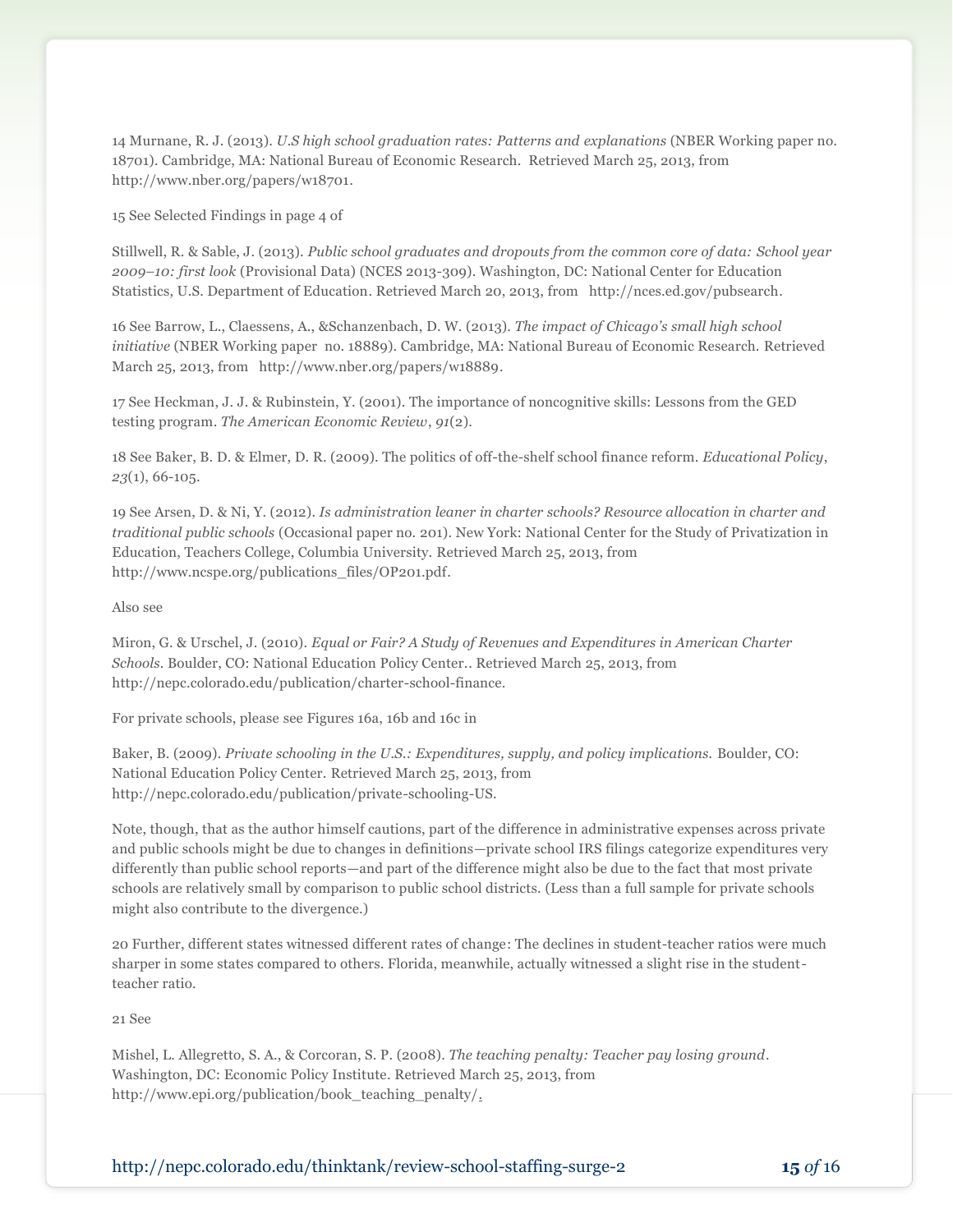22 See Rich, M. (2013, March 19). "Minority Groups Remain Outnumbered at Teaching Programs, Study Reports", *The New York Times*.Retrieved March 25, 2013, from http://www.nytimes.com/2013/03/20/education/teaching-degree-minority-enrollment-lags-studyshows.html?ref=us

23 See Figure 4.2 in

Gates, S.M., Ringel, J.S., Santibanez, L., Chung, C.H., & Ross, K. E. (2003). Chapter four, movement into and out of the school administrative career field. *Who is Leading our Schools? An Overview of School Administrators and Their Careers*. Santa Monica, CA: RAND Corp. Retrieved March 25, 2013, from http://www.rand.org/content/dam/rand/pubs/monograph\_reports/MR1679/MR1679.ch4.pdf.

24 Gates, S.M., Ringel, J.S., Santibanez, L., Chung, C.H., & Ross, K. E. (2003). Chapter four, movement into and out of the school administrative career field. *Who is Leading our Schools? An Overview of School Administrators and Their Careers*. Santa Monica, CA: RAND Corp. Retrieved March 25, 2013, from http://www.rand.org/content/dam/rand/pubs/monograph\_reports/MR1679/MR1679.ch4.pdf.

25 See Roy, J. (2012). *Review of "The School Staffing Surge."* Boulder, CO: National Education Policy Center. Retrieved March 25, 2013, from http://nepc.colorado.edu/thinktank/review-school-staffing;

See also

Organisation for Economic Cooperation and Development (OECD) (2011, September 13). *Education at a Glance*, Table D2.1. Paris: Organisation for Economic Cooperation and Development (OECD). Retrieved March 25, 2013, from http://www.oecd.org/edu/eag2011.

26 Organisation for Economic Cooperation and Development (OECD) (2011, September 13). *Education at a Glance*, Chart B6.1. Paris: Organisation for Economic Cooperation and Development (OECD). Retrieved March 25, 2013, from http://www.oecd.org/edu/skills-beyond-school/48631037.pdf.

27 See

Febel, L. (2009, June 9). Local school systems among tops in nation. *Washington Examiner*. Retrieved March 25, 2013, from http://washingtonexaminer.com/local-school-systems-among-tops-in-nation/article/98167;

Education Week (2006, June 22). Diplomas count: An essential guide to graduation policy and rates. Washington, DC: Editorial Projects in Education. Retrieved March 25, 2013, from http://www.edweek.org/ew/toc/2006/06/22/index.html.